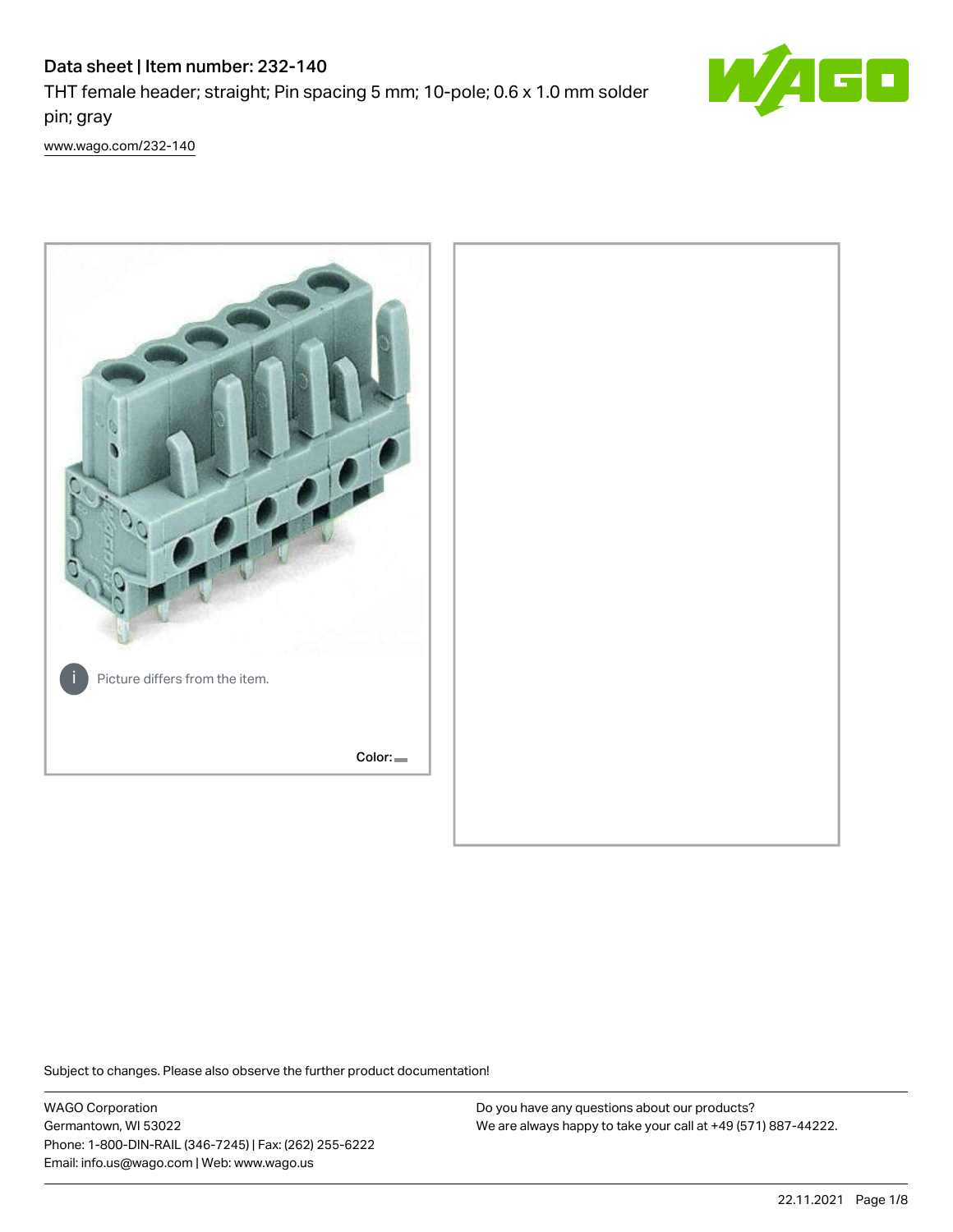W/160

Dimensions in mm

 $L =$  (pole no. x pin spacing) + 1.5 mm

2- to 3-pole female connectors – one latch only

#### Item description

- **Horizontal or vertical PCB mounting via straight or angled solder pins**
- For board-to-board and board-to-wire connections
- Touch-proof PCB outputs  $\blacksquare$
- $\blacksquare$ Easy-to-identify PCB inputs and outputs
- $\blacksquare$ With coding fingers

Subject to changes. Please also observe the further product documentation! Data

WAGO Corporation Germantown, WI 53022 Phone: 1-800-DIN-RAIL (346-7245) | Fax: (262) 255-6222 Email: info.us@wago.com | Web: www.wago.us

Do you have any questions about our products? We are always happy to take your call at +49 (571) 887-44222.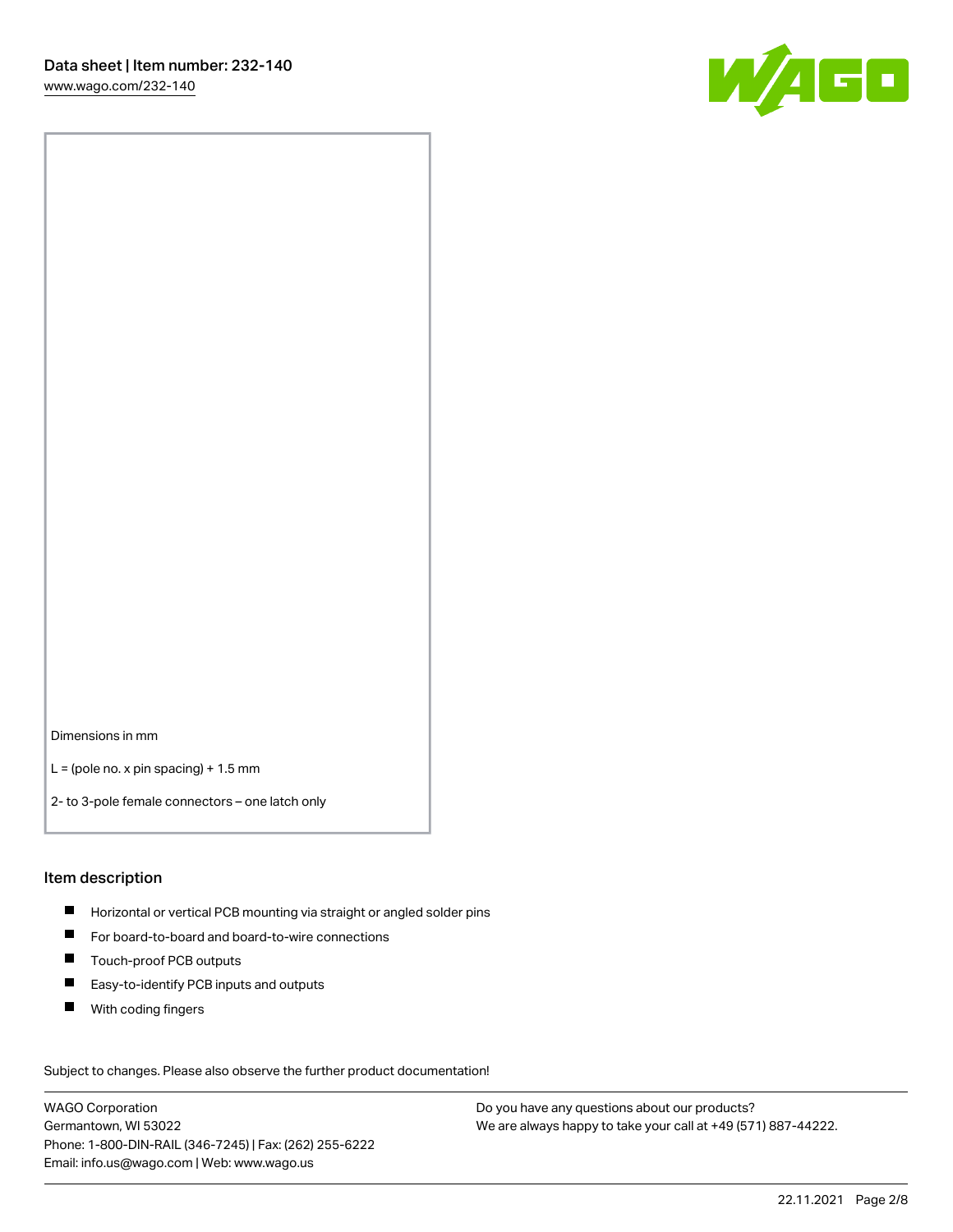

## Data Notes

| Safety information 1 | The <i>MCS – MULTI CONNECTION SYSTEM</i> includes connectors<br>without breaking capacity in accordance with DIN EN 61984. When<br>used as intended, these connectors must not be connected<br>/disconnected when live or under load. The circuit design should<br>ensure header pins, which can be touched, are not live when<br>unmated. |
|----------------------|--------------------------------------------------------------------------------------------------------------------------------------------------------------------------------------------------------------------------------------------------------------------------------------------------------------------------------------------|
| Variants:            | Other pole numbers<br>3.8 mm pin projection for male headers with straight solder pins<br>Gold-plated or partially gold-plated contact surfaces<br>Other versions (or variants) can be requested from WAGO Sales or<br>configured at https://configurator.wago.com/                                                                        |

## Electrical data

### IEC Approvals

| Ratings per                 | IEC/EN 60664-1                                                        |
|-----------------------------|-----------------------------------------------------------------------|
| Rated voltage (III / 3)     | 320 V                                                                 |
| Rated surge voltage (III/3) | 4 <sub>k</sub> V                                                      |
| Rated voltage (III/2)       | 320 V                                                                 |
| Rated surge voltage (III/2) | 4 <sub>k</sub> V                                                      |
| Nominal voltage (II/2)      | 630 V                                                                 |
| Rated surge voltage (II/2)  | 4 <sub>k</sub> V                                                      |
| Rated current               | 12A                                                                   |
| Legend (ratings)            | $(III / 2)$ $\triangle$ Overvoltage category III / Pollution degree 2 |

## UL Approvals

| Approvals per                  | UL 1059 |
|--------------------------------|---------|
| Rated voltage UL (Use Group B) | 300 V   |
| Rated current UL (Use Group B) | 15 A    |
| Rated voltage UL (Use Group D) | 300 V   |
| Rated current UL (Use Group D) | 10 A    |

## Ratings per UL

| Rated voltage UL 1977 | 600 V |
|-----------------------|-------|
| Rated current UL 1977 |       |

| <b>WAGO Corporation</b>                                | Do you have any questions about our products?                 |
|--------------------------------------------------------|---------------------------------------------------------------|
| Germantown, WI 53022                                   | We are always happy to take your call at +49 (571) 887-44222. |
| Phone: 1-800-DIN-RAIL (346-7245)   Fax: (262) 255-6222 |                                                               |
| Email: info.us@wago.com   Web: www.wago.us             |                                                               |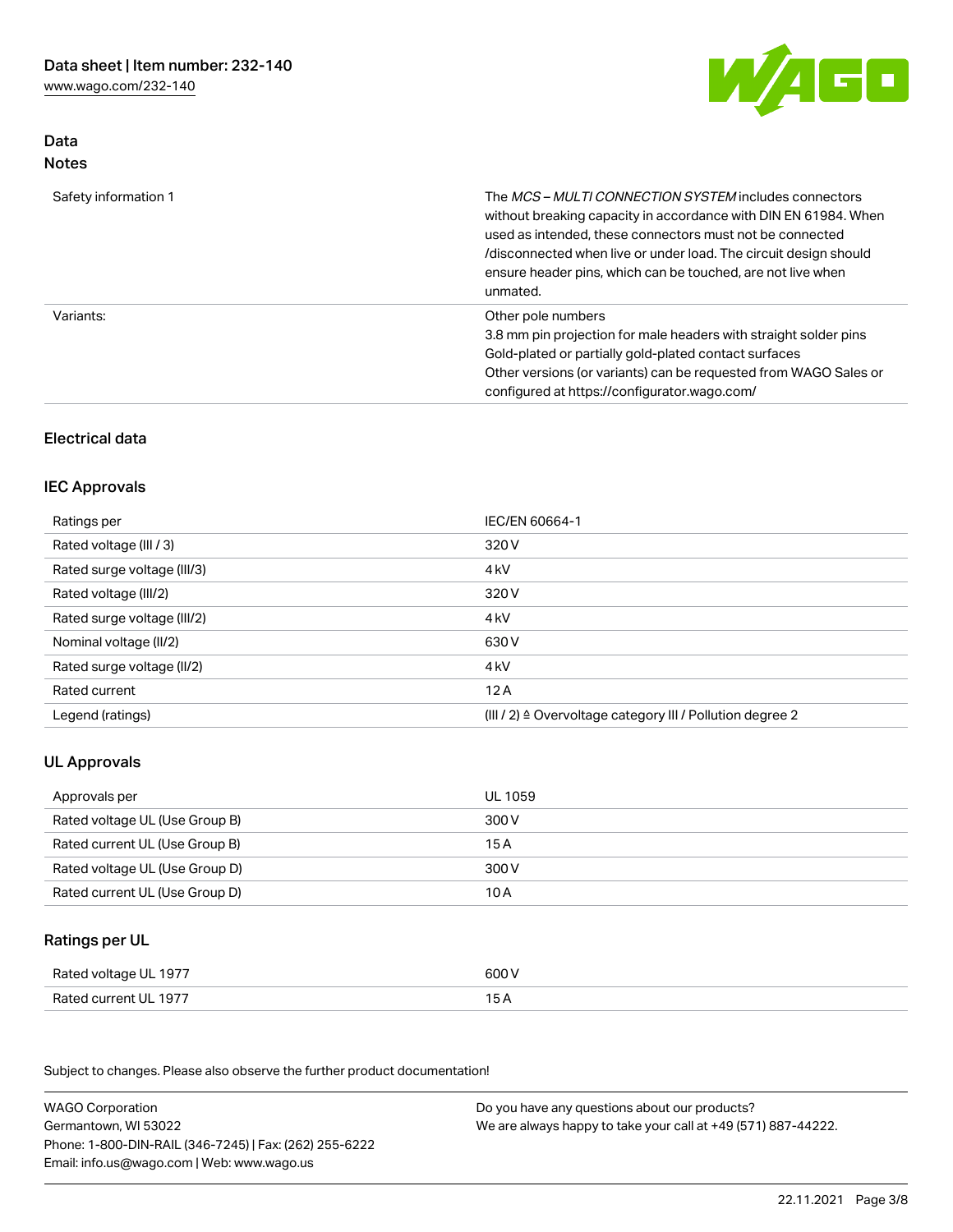

## CSA Approvals

| Approvals per                   | CSA   |
|---------------------------------|-------|
| Rated voltage CSA (Use Group B) | 300 V |
| Rated current CSA (Use Group B) | 15 A  |
| Rated voltage CSA (Use Group D) | 300 V |
| Rated current CSA (Use Group D) | 10 A  |

## Connection data

| Total number of potentials |  |
|----------------------------|--|
| Number of connection types |  |
| Number of levels           |  |

#### Connection 1

| Number of poles |  |
|-----------------|--|
|                 |  |

## Physical data

| Pin spacing                          | 5 mm / 0.197 inch     |
|--------------------------------------|-----------------------|
| Width                                | 51.5 mm / 2.028 inch  |
| Height                               | 23.25 mm / 0.915 inch |
| Height from the surface              | 18.25 mm / 0.719 inch |
| Depth                                | 11.6 mm / 0.457 inch  |
| Solder pin length                    | $5 \text{ mm}$        |
| Solder pin dimensions                | $0.6 \times 1$ mm     |
| Drilled hole diameter with tolerance | $1.3$ $(+0.1)$ mm     |

## Plug-in connection

| Contact type (pluggable connector) | Female header |
|------------------------------------|---------------|
| Connector (connection type)        | for PCB       |
| Mismating protection               | No            |
| Mating direction to the PCB        | $90^{\circ}$  |
| Locking of plug-in connection      | Without       |

## PCB contact

| PCB Contact            |                                            |
|------------------------|--------------------------------------------|
| Solder pin arrangement | over the entire female connector (in-line) |

| <b>WAGO Corporation</b>                                | Do you have any questions about our products?                 |
|--------------------------------------------------------|---------------------------------------------------------------|
| Germantown, WI 53022                                   | We are always happy to take your call at +49 (571) 887-44222. |
| Phone: 1-800-DIN-RAIL (346-7245)   Fax: (262) 255-6222 |                                                               |
| Email: info.us@wago.com   Web: www.wago.us             |                                                               |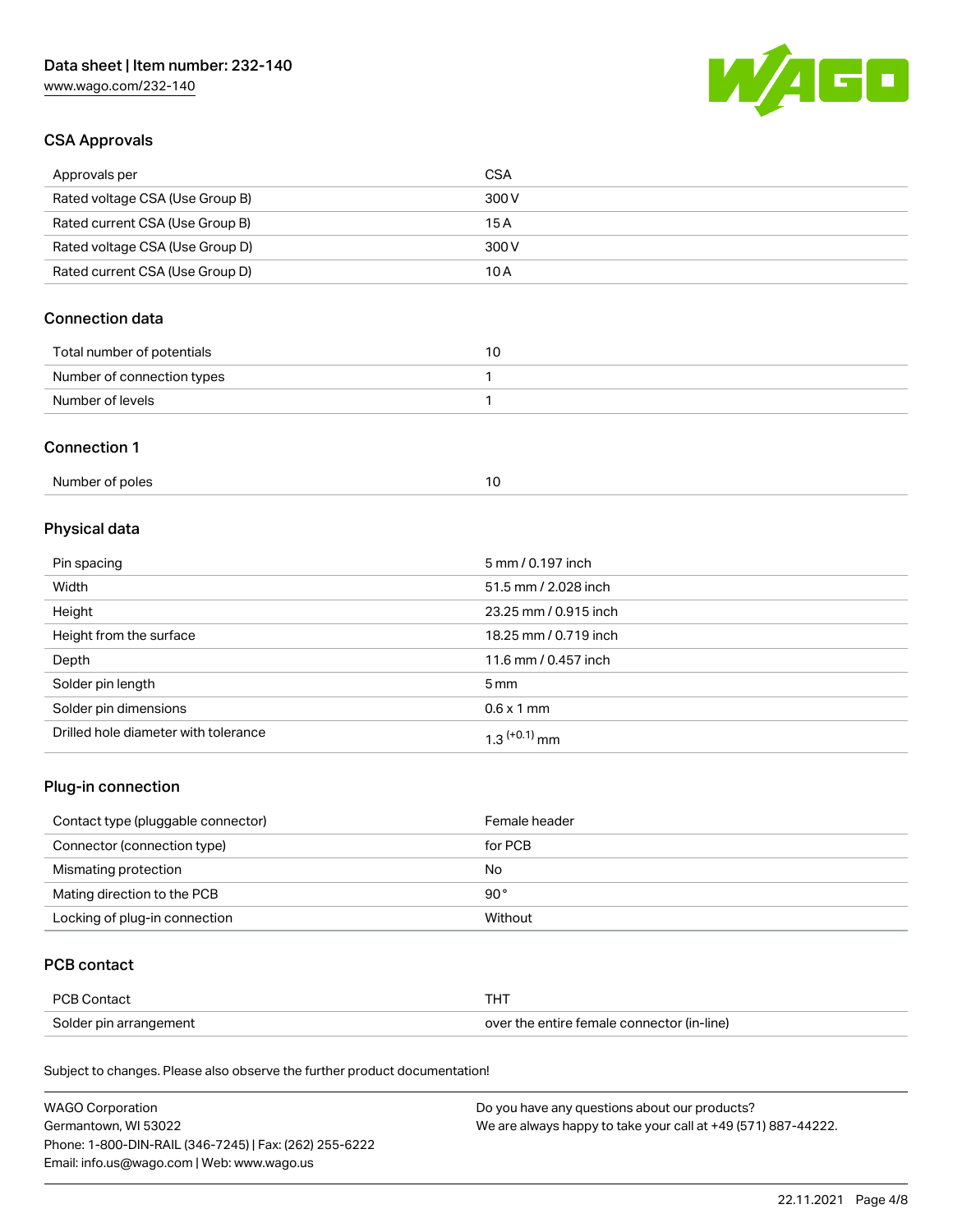Number of solder pins per potential 1



#### Material data

| Color                       | gray             |
|-----------------------------|------------------|
| Material group              |                  |
| Insulation material         | Polyamide (PA66) |
| Flammability class per UL94 | V <sub>0</sub>   |
| Contact material            | Copper alloy     |
| Contact plating             | tin-plated       |
| Fire load                   | $0.163$ MJ       |
| Weight                      | 9.2 <sub>g</sub> |

#### Environmental requirements

| Limit temperature range<br>. | +85 °C<br>-60 |  |
|------------------------------|---------------|--|
|------------------------------|---------------|--|

## Commercial data

| Product Group         | 3 (Multi Conn. System) |
|-----------------------|------------------------|
| PU (SPU)              | 50 Stück               |
| Packaging type        | box                    |
| Country of origin     | DE                     |
| <b>GTIN</b>           | 4044918578479          |
| Customs tariff number | 8536694040             |

## Approvals / Certificates

#### Country specific Approvals

| Logo | Approval                                            | <b>Additional Approval Text</b> | Certificate<br>name |
|------|-----------------------------------------------------|---------------------------------|---------------------|
|      | CВ<br><b>DEKRA Certification B.V.</b>               | IEC 61984                       | NL-39756            |
|      | <b>CSA</b><br>DEKRA Certification B.V.              | C <sub>22.2</sub>               | 1466354             |
| EMA  | <b>KEMA/KEUR</b><br><b>DEKRA Certification B.V.</b> | EN 61984                        | 2190761.01          |

#### Ship Approvals

| <b>WAGO Corporation</b>                                | Do you have any questions about our products?                 |
|--------------------------------------------------------|---------------------------------------------------------------|
| Germantown, WI 53022                                   | We are always happy to take your call at +49 (571) 887-44222. |
| Phone: 1-800-DIN-RAIL (346-7245)   Fax: (262) 255-6222 |                                                               |
| Email: info.us@wago.com   Web: www.wago.us             |                                                               |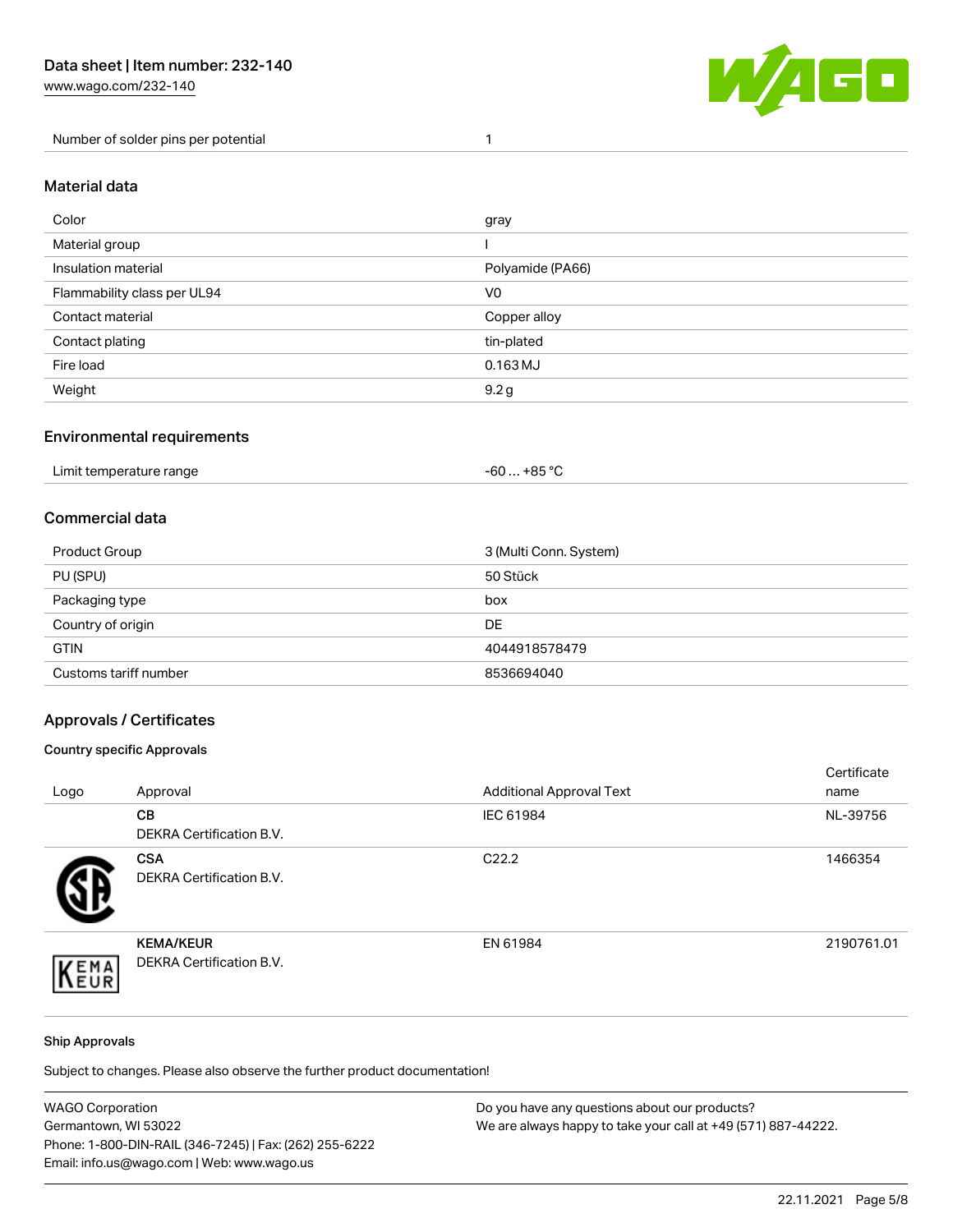# Data sheet | Item number: 232-140

[www.wago.com/232-140](http://www.wago.com/232-140)



| Logo                | Approval                                                | <b>Additional Approval Text</b> | Certificate<br>name                 |
|---------------------|---------------------------------------------------------|---------------------------------|-------------------------------------|
| ABS                 | <b>ABS</b><br>American Bureau of Shipping               | $\overline{\phantom{a}}$        | $19 -$<br>HG15869876-<br><b>PDA</b> |
|                     | <b>DNV GL</b><br>Det Norske Veritas, Germanischer Lloyd | $\overline{\phantom{a}}$        | TAE 000016Z                         |
|                     | <b>LR</b><br>Lloyds Register                            | IEC 61984                       | 96/20035 (E5)                       |
| <b>UL-Approvals</b> |                                                         |                                 |                                     |
| Logo                | Approval                                                | <b>Additional Approval Text</b> | Certificate<br>name                 |
|                     | UL<br>Underwriters Laboratories Inc.                    | <b>UL 1059</b>                  | E45172                              |
|                     | <b>UR</b><br>Underwriters Laboratories Inc.             | <b>UL 1977</b>                  | E45171                              |
|                     |                                                         |                                 |                                     |

## **Counterpart**

| EDDOGS                                             | Item no.231-610<br>Male connector; 10-pole; Pin spacing 5 mm; gray                                                               | www.wago.com/231-610                     |
|----------------------------------------------------|----------------------------------------------------------------------------------------------------------------------------------|------------------------------------------|
|                                                    | Item no.231-610/019-000/035-000<br>Male connector; 10-pole; Pin spacing 5 mm; mounting flange; with strain relief plate;<br>gray | www.wago.com/231-610/019-000/035-<br>000 |
|                                                    | Item no.231-610/019-000<br>Male connector; 10-pole; Pin spacing 5 mm; mounting flange; gray                                      | www.wago.com/231-610/019-000             |
| Optional accessories<br><b>Testing accessories</b> |                                                                                                                                  |                                          |

Testing accessories

| <b>WAGO Corporation</b>                                | Do you have any questions about our products?                 |
|--------------------------------------------------------|---------------------------------------------------------------|
| Germantown, WI 53022                                   | We are always happy to take your call at +49 (571) 887-44222. |
| Phone: 1-800-DIN-RAIL (346-7245)   Fax: (262) 255-6222 |                                                               |
| Email: info.us@wago.com   Web: www.wago.us             |                                                               |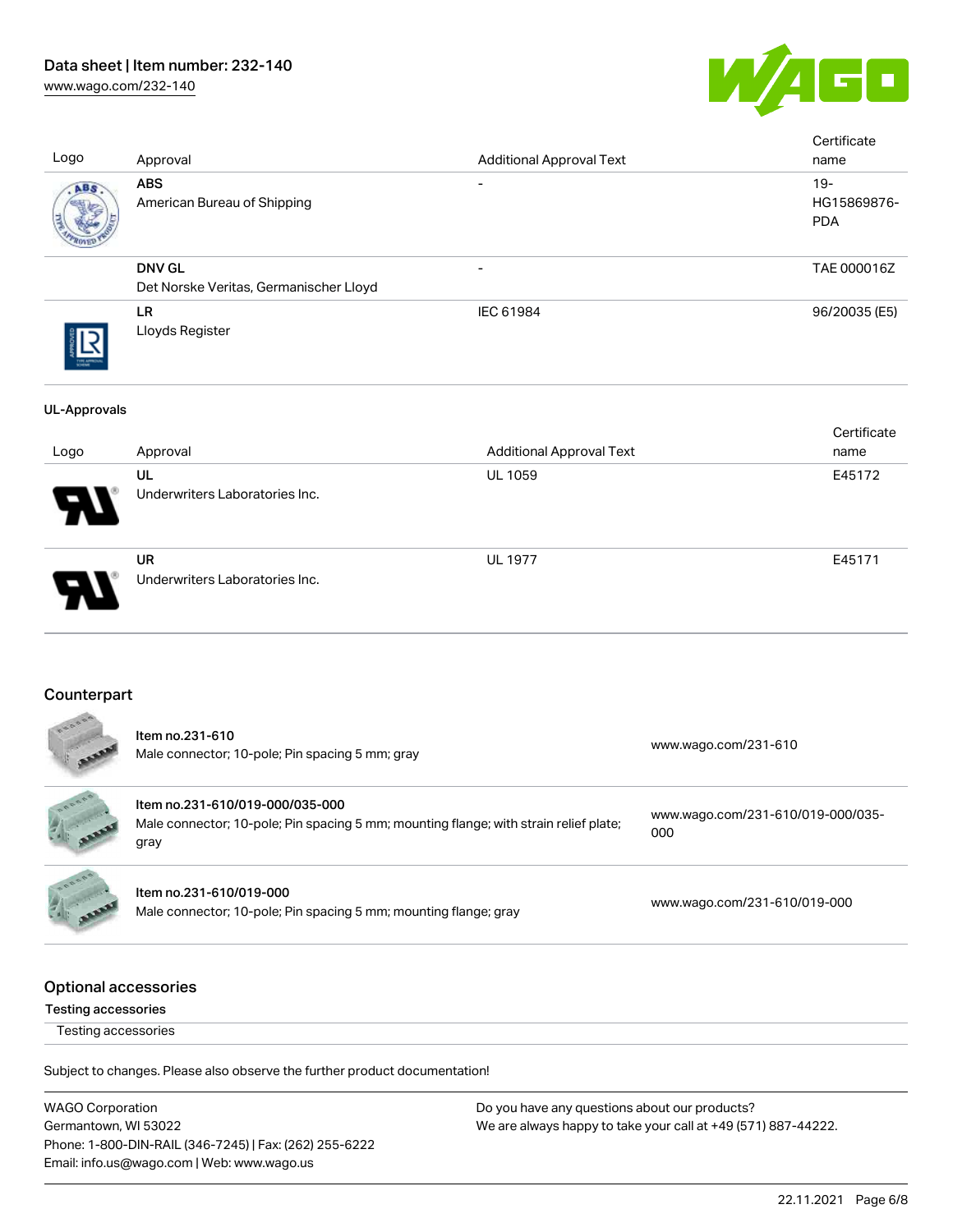



Item no.: 231-661

Test plugs for female connectors; for 5 mm and 5.08 mm pin spacing; 2,50 mm²; light gray [www.wago.com/231-661](http://www.wago.com/231-661)

| <b>Downloads</b><br>Documentation                                                                                                                                      |            |               |          |
|------------------------------------------------------------------------------------------------------------------------------------------------------------------------|------------|---------------|----------|
| <b>Additional Information</b>                                                                                                                                          |            |               |          |
| Technical explanations                                                                                                                                                 | 2019 Apr 3 | pdf<br>2.0 MB | Download |
| <b>CAD</b> files                                                                                                                                                       |            |               |          |
| CAD data                                                                                                                                                               |            |               |          |
| 2D/3D Models 232-140                                                                                                                                                   |            | <b>URL</b>    | Download |
| <b>CAE</b> data                                                                                                                                                        |            |               |          |
| EPLAN Data Portal 232-140                                                                                                                                              |            | <b>URL</b>    | Download |
| ZUKEN Portal 232-140                                                                                                                                                   |            | <b>URL</b>    | Download |
| <b>PCB Design</b>                                                                                                                                                      |            |               |          |
| Symbol and Footprint 232-140                                                                                                                                           |            | <b>URL</b>    | Download |
| CAx data for your PCB design, consisting of "schematic symbols and PCB footprints",<br>allow easy integration of the WAGO component into your development environment. |            |               |          |
| Supported formats:                                                                                                                                                     |            |               |          |
| ш<br>Accel EDA 14 & 15                                                                                                                                                 |            |               |          |
| Ш<br>Altium 6 to current version                                                                                                                                       |            |               |          |
| Ц<br>Cadence Allegro                                                                                                                                                   |            |               |          |
| ш<br>DesignSpark                                                                                                                                                       |            |               |          |
| H.<br>Eagle Libraries                                                                                                                                                  |            |               |          |
| П<br>KiCad                                                                                                                                                             |            |               |          |
| ш<br>Mentor Graphics BoardStation                                                                                                                                      |            |               |          |
| ш<br>Mentor Graphics Design Architect                                                                                                                                  |            |               |          |
| ш<br>Mentor Graphics Design Expedition 99 and 2000                                                                                                                     |            |               |          |
| ш<br>OrCAD 9.X PCB and Capture                                                                                                                                         |            |               |          |
| ш<br>PADS PowerPCB 3, 3.5, 4.X, and 5.X                                                                                                                                |            |               |          |
| ш<br>PADS PowerPCB and PowerLogic 3.0                                                                                                                                  |            |               |          |

WAGO Corporation Germantown, WI 53022 Phone: 1-800-DIN-RAIL (346-7245) | Fax: (262) 255-6222 Email: info.us@wago.com | Web: www.wago.us

Do you have any questions about our products? We are always happy to take your call at +49 (571) 887-44222.